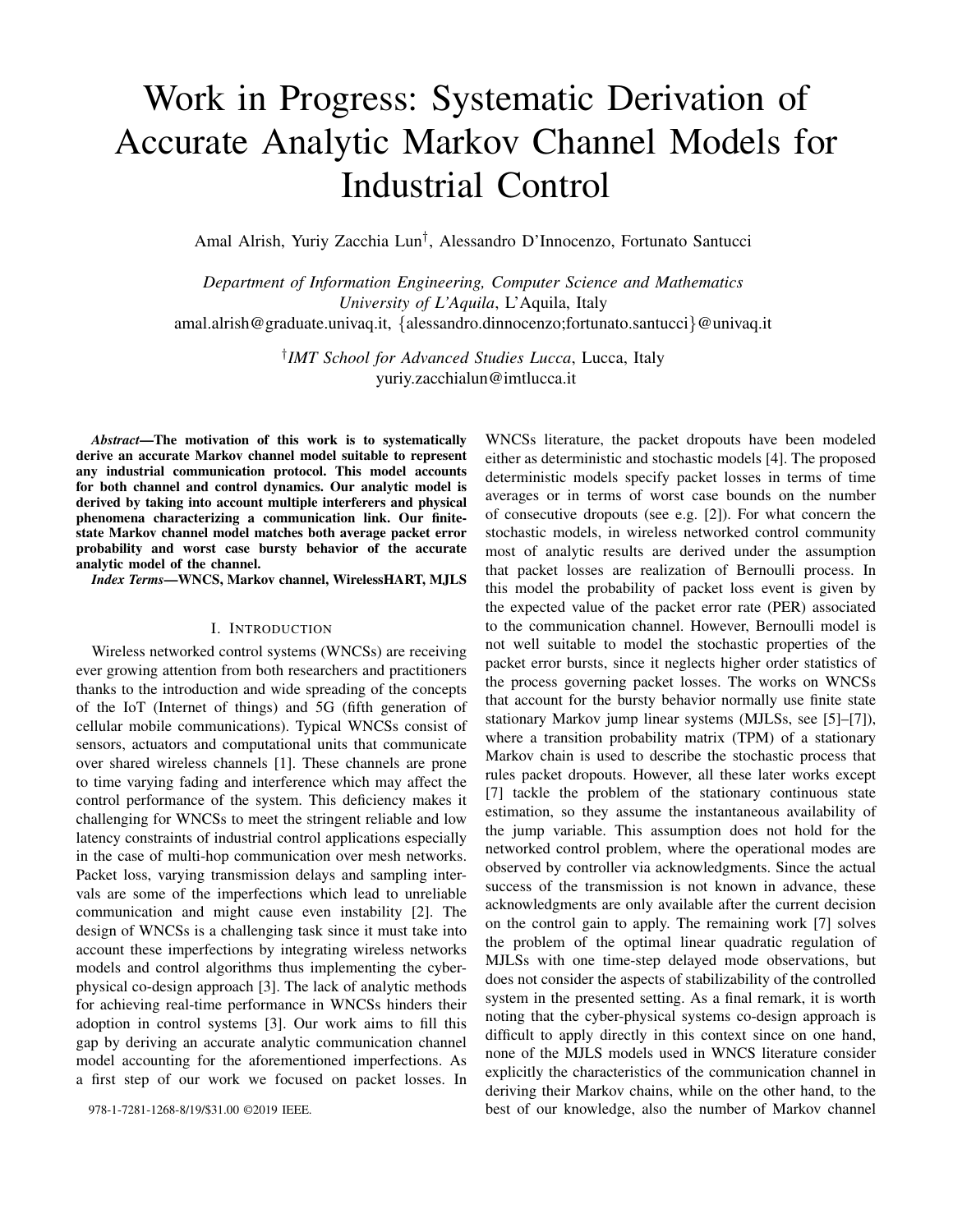

Fig. 1. The block diagram of the channel model in a WNCS

models that take into account the physical characteristics of the channel is still limited. Moreover, the related works assume just some of the physical phenomena which affect the signal transmitted in the channel (i.e. only a small subset of path loss, shadow fading, multipath fading, interference and power residual control is considered).

In our work, we are aiming at addressing this gap by deriving an accurate and analytic model of the communication channel used in industrial control applications that accounts for the listed physical phenomena. Such a model would better represent the channel statistics and help to improve the overall system performance. We already got some preliminary results on this topic. In particular, we developed a finitestate stationary Markov channel model of a WirelessHART channel subject to a persistent interference from a neighboring network. We also defined some general performance metrics that are useful to evaluate and validate the finite-state model of an analytic communication channel.

The rest of the paper is organized as follows: in Section II we describe the scenario, explicit and implicit analytic model for a generic interfered control protocol system, and present some general performance metrics useful to evaluate and validate the finite-state Markov channel model which is derived in Section III. Finally in Section IV we draw conclusions and outline our future plans.

# II. THE MODEL FOR AN INTERFERED CONTROL PROTOCOL SYSTEM

Figure 1 illustrates the block diagram of the process that allows to derive the channel model subject to several physical phenomena due to various neighboring networks. It consists of the following steps/blocks.

## *A. Scenario*

The first step in developing an accurate model of the wireless link consists in a thorough analysis of the communication scenario to be considered. The challenges in analysis and codesign of WNCSs are best explained by considering wireless industrial control protocols. WirelessHART and ISA-100 standards have been used widely for control and monitoring

applications adopted in the previous years [8]. As a running example, in this paper we will use the WirelessHART since we already obtained some interesting results for this protocol. WirelessHART is a networking protocol specifically developed for wireless industrial automation [9], [10]. This protocol is based on the physical layer of IEEE 802.15.4-2006 [11] and on a dedicated data link layer that defines a medium access control protocol combining frequency hopping with a time-division multiple access scheme utilizing a centralized apriori slot allocation mechanism. Since most of the physical systems evolve in a continuous time but are often governed by discrete controllers, it's crucial to transfer to the discrete domain by sampling the dynamics of the system. The samples should be taken in a particular time instants. The update rate, which is how often we may measure the system's variables through sensors and send control commands to actuators, should be proportional to the sampling rate chosen according to the dynamics of the system. However, WirelessHART has limitation on the update rate. WirelessHART uses Publish data messages [10, p. 248] in order to convey the control system data, where the update period is 0.1 s. The smaller is the update rate, the more stringent constraints we have on receiving packets via WirelessHART link. Thus, the update rate is a joint parameter that needs to be set carefully in order to meet both channel and control dynamics' requirements. A realistic scenario in industrial environment must handle the impact of other networks presence at the same ambient, where multiple transmitters and multiple receivers are taken into account. Therefore, one receiver might or might not have one or more interferers depending on the standard and the application. Thus, an accurate analytic model should account for multiple interferers aside from physical phenomena characterizing a communication channel.

#### *B. Explicit analytic model*

The second step is to derive an explicit equation that represents the transmitted signal subject to different channel imperfections. In our work, transmitted signals are assumed to be affected by path loss, shadow fading, multipath fading, and interference. Path loss models are used to compute the decrease in the power of a radio signal as it propagates away from the transmitter. Many path loss models have been addressed in the literature such as free-space, two-ray model, simplified path loss model, empirical models etc. For instance, WirelessHART is based on IEEE 802.15.4-2006 standard, which for 2.4 GHz center frequency uses a two segments function with a path loss exponent of 2 for the first 8 m and then a path loss exponent of 3.3 thereafter. Shadow fading could be modeled in different ways. The most common model for random variations due to blockage from objects is log-normal shadowing [12], which has been investigated for indoor environments in [13], [14]. The shadowing correlation properties can be modeled as in [15]. They are described with correlation standard deviation, the typical decay distance, and the device speed. Therefore, the speed of the movement of the parts of the system will affect the channel model. Multipath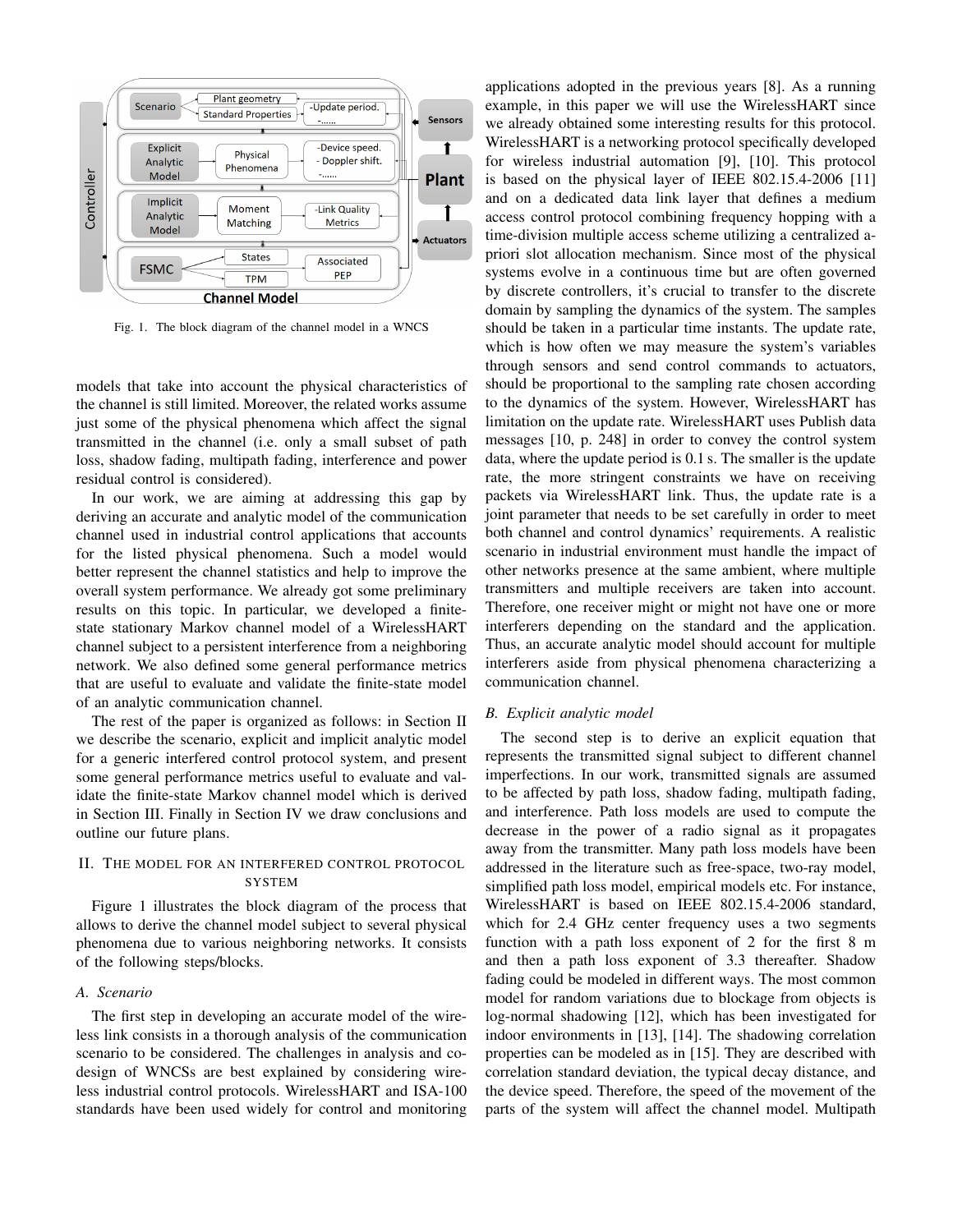fading occurs in any environment where there is a multipath propagation and the paths change for some reason. Multipath fading changes not only the strengths of involved signals but also their phases, as the path lengths change. Therefore, when the system (or any of its parts) is moving, its velocity causes a shift in the frequency of the signal transmitted along each signal path making the so called Doppler frequency. Thus, the Doppler frequency is also a collaborative parameter that affects both channel and control dynamics. We underline that in some industrial settings typical for WNCSs applications multipath fading is not an issue since highly absorbing environments often eliminate multipath propagation [16]. Thus, some channel models may neglect it. However, the general wireless channel model must take into account the multipath fading that can be modeled through Rician or Nakagami distribution based on the characteristics of the channel that interconnect the network. In addition, as the useful signal travels along a channel between its source and receiver, it might happen that unwanted signals, whether they are generated by devices using the same communication standard or by coexistence devices (i.e. using different standards), could be added to the useful signal and modify it in a disruptive manner. To address the case of coexistence devices one might use a CCA (clear channel assessment) mechanism, if available and appropriate. In particular, CCA provides an optional coexistence feature targeting other protocols and modulation standards, but it cannot address the case of users of different neighboring networks based on the same protocol. In such a case, even frequency hopping spread spectrum technique can not provide immunity to interference (due to a limited number of available channels). At any given instant, a channel occupied by the signal of interest may or may not be interfered by one or more neighboring devices belonging to other networks. The presence of devices which interfere a certain link can be modeled as a binary random process that represents their activity status (ON-OFF). This time-varying behavior is a distinctive characteristic of the channel affected by multiple intermittent interferences. Such behavior can be encompassed by the signal-to-interference-plus noise ratio (SINR), which is the power of a certain signal of interest divided by the sum of the interference power (from all the other interfering signals) and the power of some background noise. Typically, the bit error rate (BER) is a function of SINR, so following the basic characteristics of the underlying protocol (e.g. the frame length, modulation, symbol rate), SINR and PER could be derived as a function of their features. In particular, the PER is always a function of BER which is in turn a function of SINR. The relation between PER and BER depends on whether any forward error correction (FEC) method is implemented in a protocol or not. FEC improves the reliability by making the transmitter send redundant data which allows the receiver to recognize just the part of the data that contains no errors [17]. As a result, the receiver has the ability to detect a limited number of errors that may occur anywhere in the message, and often to correct these errors at the cost of a fixed, higher forward channel bandwidth. In the case of no FEC, even one

erroneous bit leads to a corrupted data packet.

# *C. Implicit Analytic Model*

The next step is to find a tractable representation of the explicit analytic model. To this aim, it's possible to approximate it with another random process, (e.g. log-normal process) and then apply moment matching approach to get the signal statistics. Thus, starting from the expression of SINR, in our case, and given the properties of the random process involved in it, SINR can be seen as a weighted sum of randomly correlated log-normal processes. Following the same reasoning as in [18], the mean, variance and autocovariance can be derived based on applying matching between the first and second order moments of SINR. It can be seen that PER and BER are continuous monotonically non increasing functions defined on the range of SINR. Thus we can derive also the stochastic characteristics of the PER. As a consequence, we obtain the stochastic characteristics of the channel that permit us to describe the inherit imperfections of the communication link by defining some important quality metrics such as the packet error probability (PEP), the PER's variance, and the maximum number of consecutive dropouts with non negligible probability of occurrence. In practical applications, the PER is considered negligible when it is smaller than a specified threshold which might be as small as the *machine epsilon*. Knowing this threshold with the stochastic characteristics of the channel, the highest number of consecutive packet losses can be derived. Therefore, the implicit analytic model of the protocol can be characterized by the outlined link quality metrics. These metrics should be compared with the link quality metrics of the finite-state abstractions of the analytic model, in order to validate those abstractions and provide guidelines on the choice of parameters defining the aforementioned abstractions. Practically, the analytic model of the channel is defined on continuous state-space. However, using a finite number of channel states can be more beneficial in several application scenarios (e.g. modeling channel error bursts, decoding in channels with memory, adaptive transmission). Such abstraction of the analytic model is depicted in the next section.

#### III. MARKOV CHANNEL

This section describes the procedure to design a general finite-state Markov channel (FSMC, that is represented by the lower block of the channel model in Figure 1) explaining the behavior of the underlying protocol communication link. The suitability of FSMC model for the fading channel has been thoroughly discussed in the literature like in [19]. The binary symmetric channel is associated with each state of an ergodic and stationary discrete-time Markov chain [20] describing the temporal evolution of the fading wireless channel. However, as we have seen in the previous section, in the case of multiple intermittent interferers, the parameters of the analytic model are varying in time due to stochastic ON-OFF status of each interferer. Thus, also the Markov chain of the finite-state channel is time varying. In order to characterize each state of